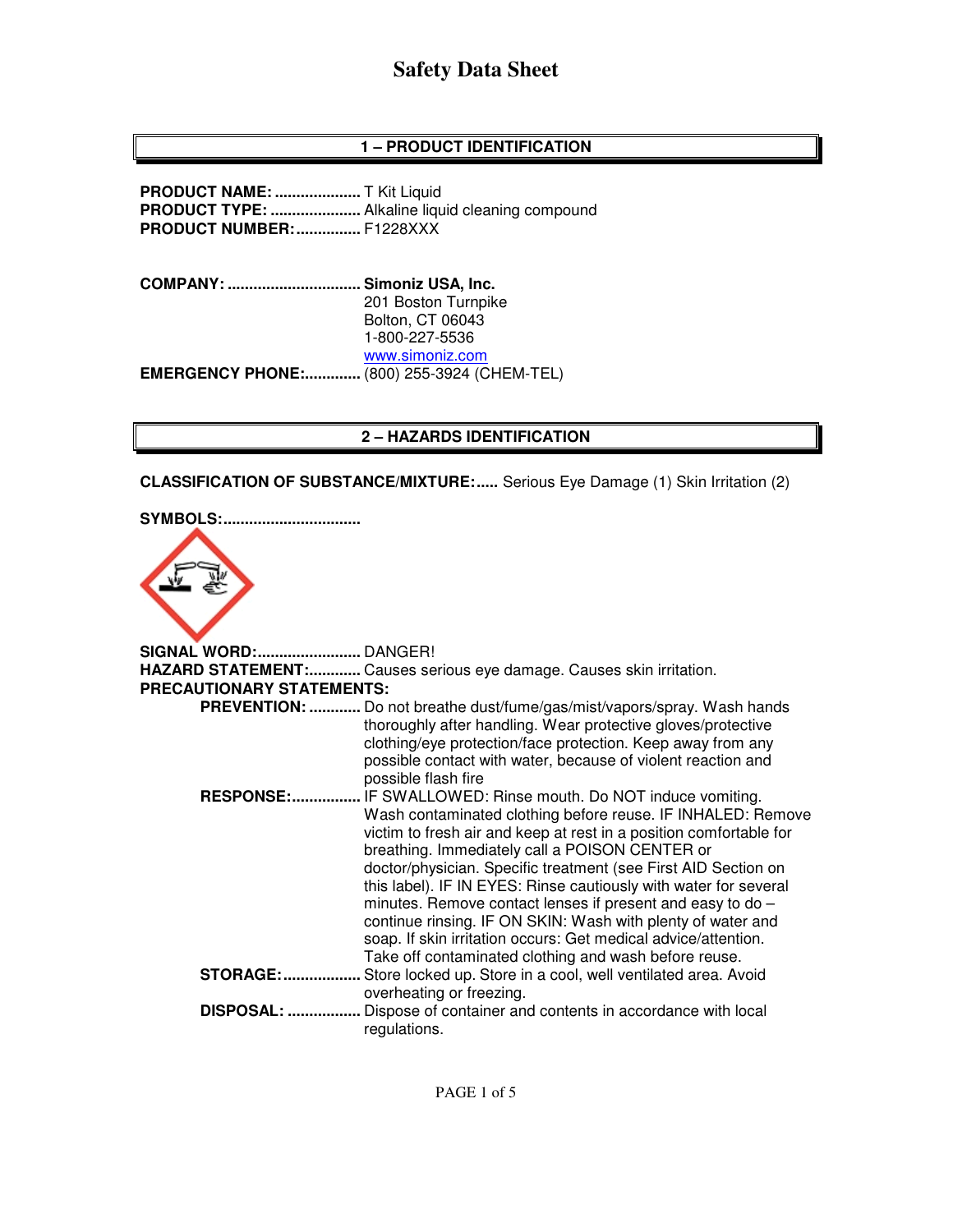# **3 – COMPOSITION / INFORMATION ON INGREDIENTS**

Water 7732-18-5<br>ge Alcohol Ethoxylate 68439-46-3 Detergent Range Alcohol Ethoxylate PEG-15 Cocomonium Chloride 61791-10-4

#### **INGREDIENT C.A.S. NUMBER**

Percentages of ingredients are being withheld as trade secret information. This information will be disclosed as necessary to authorized individuals

## **4 – FIRST-AID MEASURES**

|                        | <b>BREATHING (INHALATION):</b> If victim shows signs of discomfort or irritation, remove to fresh<br>air. If symptoms persist, get immediate medical attention.                                                                             |
|------------------------|---------------------------------------------------------------------------------------------------------------------------------------------------------------------------------------------------------------------------------------------|
|                        | SWALLOWING (INGESTION): . DO NOT INDUCE VOMITING! Drink a large quantity of water or<br>milk. Do not attempt to give liquids to an unconscious person.<br>Get immediate medical attention!                                                  |
| EYES:                  | Flush eyes with a large quantity of fresh water for at least 15<br>minutes. Apply ice compresses and GET IMMEDIATE<br>EMERGENCY MEDICAL ATTENTION by an eye specialist. It<br>may be necessary to take victim to a hospital emergency room. |
| <b>SKIN (DERMAL): </b> | Flush from skin and clothing with large amounts of fresh water. If<br>irritation persists, consult physician. Wash contaminated clothing<br>before wearing.                                                                                 |

## **5 – FIRE-FIGHTING MEASURES**

**FLASHPOINT: ...........................** This product is non-flammable. **EXTINGUISHING MEDIA: .........** This product is non-flammable. Use extinguishing media suitable for materials already burning. **SPECIAL FIRE FIGHTING PROCEDURES: ............** Firefighters working in areas where this product is present should be equipped with an approved, fully enclosed SCBA.

**UNUSUAL FIRE AND EXPLOSION HAZARDS: ......** None known.

## **6 – ACCIDENTAL RELEASE MEASURES**

**SPILL PROCEDURES: .............** Dike to prevent spillage into streams or sewer systems. Consult local, state and federal authorities. **WASTE DISPOSAL: .................** As recommended by local, state and federal authorities.

# **7 – HANDLING and STORAGE**

**STORAGE: ................................** Store in a cool, well ventilated area. Avoid overheating or freezing.

PAGE 2 of 5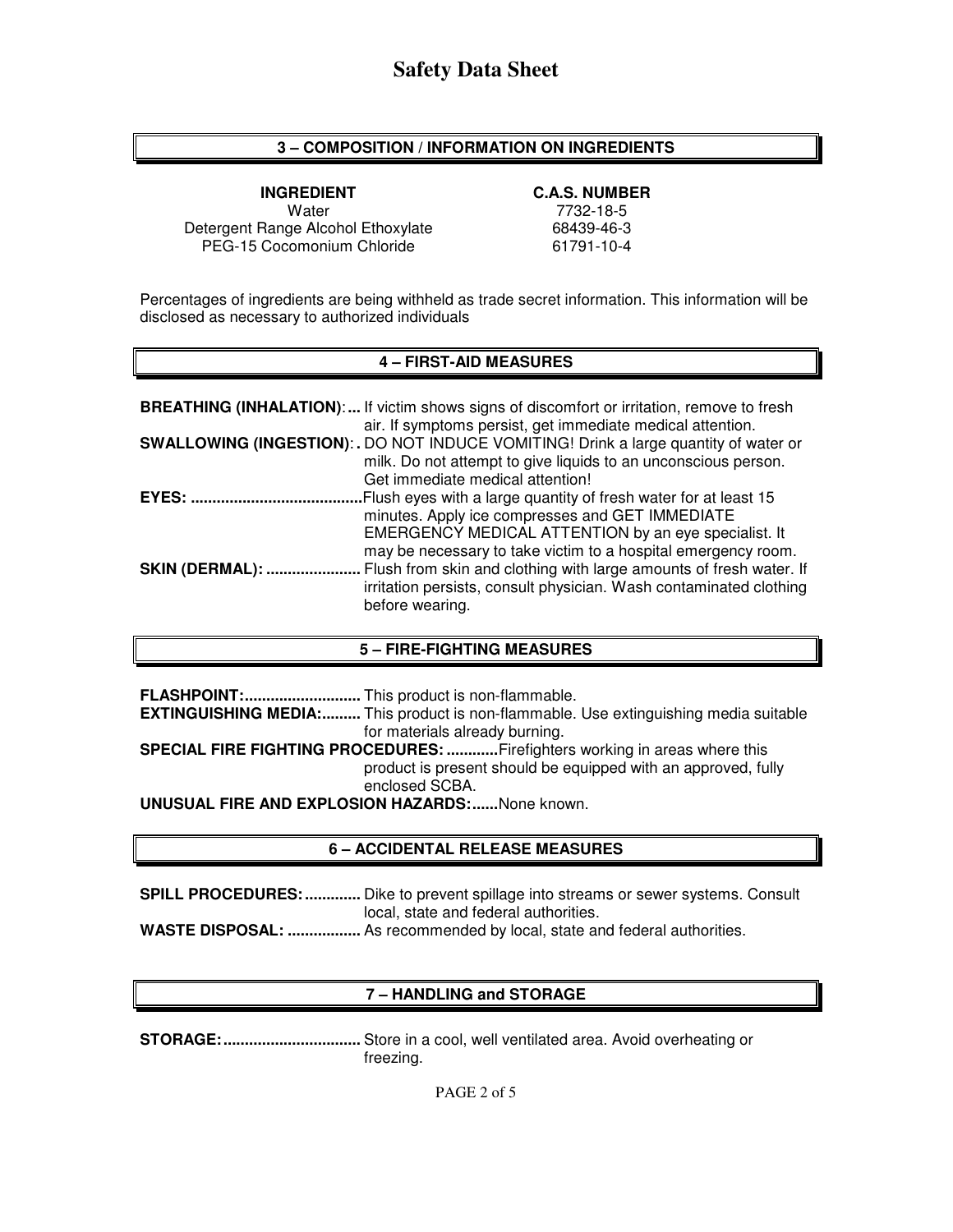# **Safety Data Sheet**

**HANDLING: ...............................** Under normal use according to label instructions, special protection should not be necessary. Wear eye protection if product is likely to splash.Do not place this product in an unmarked container! Keep away from children! Spilled material is slippery.

## **8 – EXPOSURE CONTROLS / PERSONAL PROTECTION**

**RESPIRATORY PROTECTION:** Not usually needed in well-ventilated areas. If needed, use a NIOSH approved respirator.

**PROTECTIVE CLOTHING:.......** Nitrile or PVC gloves, and chemical splash goggles. **ADDITIONAL MEASURES: ......** Under normal use according to label instructions, special protection should not be necessary. Wear eye protection if product is likely to splash.Do not place this product in an unmarked container! Keep away from children! Spilled material is slippery.

| <b>C.A.S. NUMBER</b> | PEL                   |
|----------------------|-----------------------|
| 7732-18-5            | No limits established |
| 68439-46-3           | No limits established |
| 61791-10-4           | No limits established |
|                      |                       |

# **9 – PHYSICAL / CHEMICAL PROPERITES**

**APPEARANCE & ODOR: .........** Light golden transparent liquid. No significant odor.

| ODOR THRESHOLD:  N/A                             |  |
|--------------------------------------------------|--|
|                                                  |  |
| MELTING POINT:  210 degrees F.                   |  |
| FREEZING POINT:  N/A                             |  |
| BOILING POINT: 210 degrees F.                    |  |
| <b>BOILING POINT RANGE: N/A</b>                  |  |
| FLASHPOINT: This product is non-flammable.       |  |
| <b>EVAPORATION RATE: N/A</b>                     |  |
| FLAMMABILITY (solid/gas): N/A                    |  |
| EXPLOSION LIMITS:  N/A                           |  |
| VAPOR PRESSURE:  N/A                             |  |
| VAPOR DENSITY (AIR=1): Greater than 1.           |  |
| <b>SPECIFIC GRAVITY:  1.04</b>                   |  |
| <b>SOLUBILITY IN WATER:  Completely soluble.</b> |  |
| <b>PARTITION COEFFICIENT:  N/A</b>               |  |
|                                                  |  |
|                                                  |  |
|                                                  |  |
|                                                  |  |

## **10 – STABILITY and REACTIVITY**

**STABILITY: ...............................** Stable under normal conditions.

PAGE 3 of 5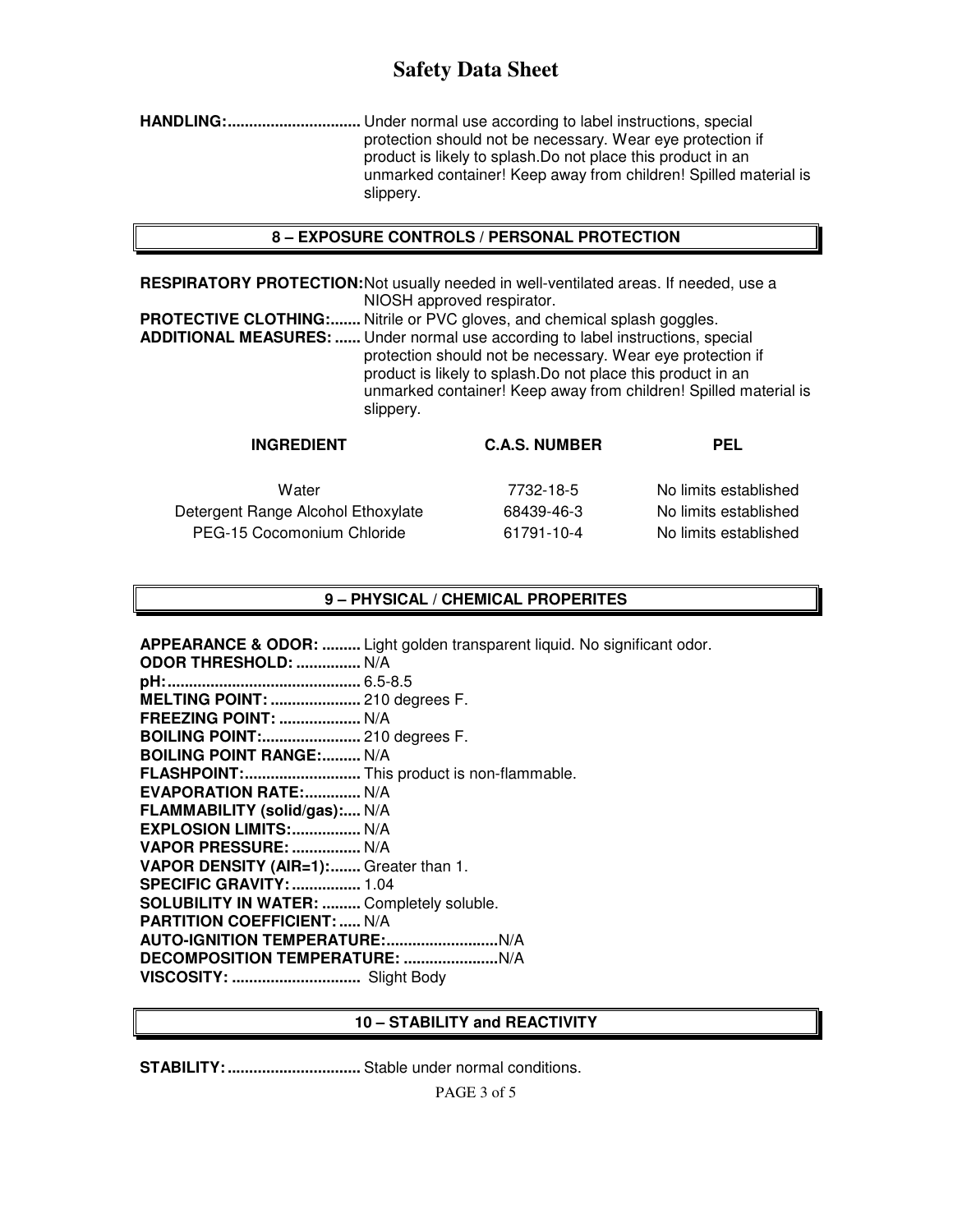# **Safety Data Sheet**

**HAZARDOUS DECOMP.: .........** This product not known to polymerize. **INCOMPATIBILITY: ..................** Do not mix with other chemicals.

# **11 – TOXICOLOGICAL INFORMATION**

**ROUTE(S) OF ENTRY: .............** Ingestion. Not likely to be inhaled in dangerous amounts. **LISTED CARCINOGEN: ...........** None over 0.1%. Not listed by IARC, NTP or OSHA. **MEDICAL CONDITION AGGRAVATED: ..................** May aggravate pre-existing dermatitis. **INHALATION: ............................** Not likely to be inhaled in hazardous amounts. Maintain adequate ventilation in the work area. **INGESTION: ..............................** This material can cause irritation or damage to stomach and esophagus. **EYES: ........................................** Undiluted product will cause burns or eye irritation, or possibly blindness. **SKIN (DERMAL): ......................** This product may cause burns or irritation if not removed from the skin. **ACUTE TOXICITY\* (ORAL):…… .............................** >2000 mg/kg **ACUTE TOXICITY\* (DERMAL):.. .............................** >2000 mg/kg **ACUTE TOXCITY\* (INHALATION): ..........................** >20,000 ppm V (Gas), >20 mg/l (Vapor), >5 mg/l (Dust)

**\***Determined using the additivity formula for mixtures (GHS Purple Book, 3.1.3.6)

**12 – ECOLOGICAL INFORMATION** 

## **ENVIRONMENTAL FATE AND DISTRIBUTION:** N/A

## **13 –DISPOSAL CONSIDERATIONS**

**WASTE DISPOSAL: .................** As recommended by local, state and federal authorities.

## **14 – TRANSPORTATION INFORMATION**

**PROPER SHIPPING NAME:..... Not D.O.T. regulated. HAZARD CLASS:...................... UN/NA NUMBER: ..................... PACKAGING GROUP :.............** 

# **15 - REGULATIONS**

Contents of this SDS comply with the OSHA Hazard Communication Standard 29CFR 1910.1200

# **16 – OTHER INFORMATION**

**NFPA HEALTH: ........................** 2 **NFPA FLAMMABILITY: ............** 0